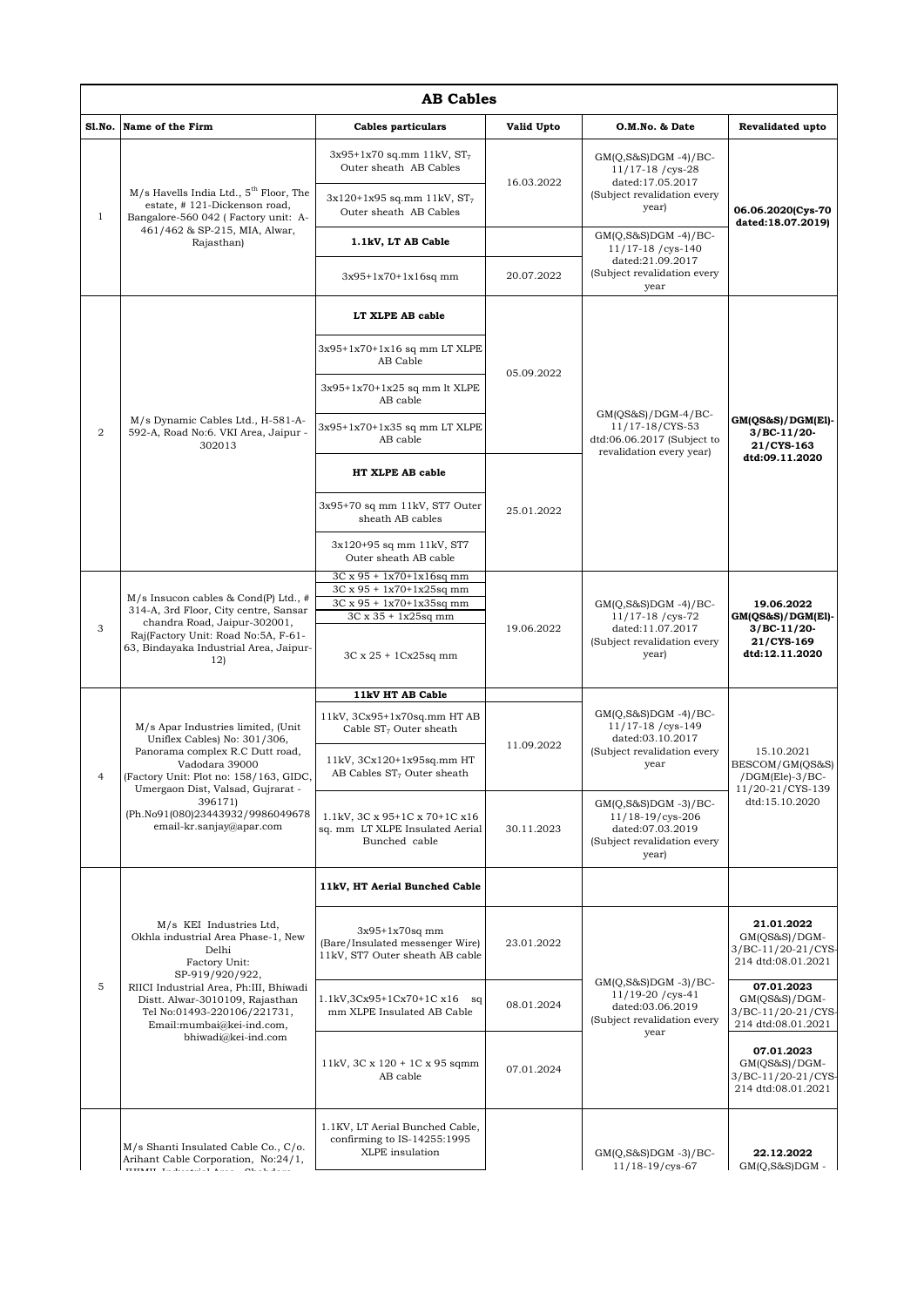| 6              | JHIMIL Industrial Area, Shandara,<br>Delhi - 110095 (Ph No:080-22262116,<br>080-41249050<br>E-mail:arihantcablesu@gmail.com)                                                                                                                                                                                           | $3x95+1x70+1x16$ Sq mm Street<br>light (Insulated messenger cum<br><b>Neutrall</b>                                                                                                                                                                                                                                                         | 15.03.2024 | dated:16.07.2019<br>(Subject revalidation every<br>year)                                        | $3)/BC-11/20-$<br>21/CYS-201<br>dtd:23.12.2020                                |
|----------------|------------------------------------------------------------------------------------------------------------------------------------------------------------------------------------------------------------------------------------------------------------------------------------------------------------------------|--------------------------------------------------------------------------------------------------------------------------------------------------------------------------------------------------------------------------------------------------------------------------------------------------------------------------------------------|------------|-------------------------------------------------------------------------------------------------|-------------------------------------------------------------------------------|
| $\overline{7}$ | M/s Vishal cables Pvt Ltd.,<br>No:56, Gr. Floor, Ashoka Shopping<br>Centre, G.T. Hospital Complex, L.T.<br>Road, Mumbai - 400001<br>Factory Unit:<br>Plot No: E-41, Addl. Ambernath MIDC,<br>Anandnagar, Ambernath East-<br>421506, Thane, Maharashtra<br>Contact No: 0251-2620077<br>(E-mail: vishalcables@gmail.com) | 1.1KV, LT Aerial Bunched<br>Cable, confirming<br>to IS-14255:1995 XLPE<br>insulation                                                                                                                                                                                                                                                       |            | $GM(Q,S\&S)DGM -3)/BC$<br>$11/19 - 20/cys - 64$                                                 |                                                                               |
|                |                                                                                                                                                                                                                                                                                                                        | $3x95+1x70+1x35$ Sq mm Street<br>light (Insulated<br>messenger cum Neutral)                                                                                                                                                                                                                                                                | 02.05.2024 | dated:11.07.2019<br>(Subject revalidation every<br>year)                                        |                                                                               |
|                | M/s Gupta Power Infrastructure Ltd, EN<br>62, sector V, 7th Floor, Salt Lake City,<br>kolkatta - 700091.<br>(E-mail: infor@guptapower.com,<br>rhino@guptapower.com)                                                                                                                                                    | HT XLPE AB cable                                                                                                                                                                                                                                                                                                                           |            |                                                                                                 |                                                                               |
|                |                                                                                                                                                                                                                                                                                                                        | $3x95sq$ mm $+1x70sq$ mm                                                                                                                                                                                                                                                                                                                   | 15.06.2021 |                                                                                                 | 13.12.2020<br>$GM(Q, S&S)DGM -3)/$<br>BC-11/19-20/Cys-169<br>dated:16.12.2019 |
| 8              |                                                                                                                                                                                                                                                                                                                        | $3x120$ sq mm $+1x95$ sq mm                                                                                                                                                                                                                                                                                                                | 15.06.2021 | GM(Q,S&S)DGM-3)/BC-11/19<br>20/cys-64 dated:24.06.2017                                          |                                                                               |
|                |                                                                                                                                                                                                                                                                                                                        | LT AB Cable                                                                                                                                                                                                                                                                                                                                |            | (Subject revalidation every year)                                                               |                                                                               |
|                |                                                                                                                                                                                                                                                                                                                        | $3x95sq$ mm + $1x70sq$<br>mm+1x16sq mm LT AB cable                                                                                                                                                                                                                                                                                         | 19.07.2021 |                                                                                                 |                                                                               |
| 9              | M/s KEI Industries Ltd,<br>Okhla industrial Area Phase-1, New Delhi<br>Factory Unit:<br>SP-919/920/922,<br>RIICI Industrial Area, Ph:III, Bhiwadi Distt.<br>Alwar-3010109, Rajasthan<br>Tel No:01493-220106/221731,<br>Email:mumbai@kei-ind.com,<br>bhiwadi@kei-ind.com                                                | 11kV, HT Aerial Bunched Cable                                                                                                                                                                                                                                                                                                              |            |                                                                                                 |                                                                               |
|                |                                                                                                                                                                                                                                                                                                                        | 3x95+1x70 Sqmm (Bare/Insulated<br>messenger wire) 11kV, ST7 Outer<br>sheath AB Cables                                                                                                                                                                                                                                                      | 23.01.2022 | GM(QS&S)/DGM-3/BC-11/17-<br>18/CYS-137 dtd:20.09.2017                                           | 23.01.2022<br>GM(QS&S)/DGM-3/BC-<br>11/20-21/CYS-214<br>dtd:08.01.2021        |
|                |                                                                                                                                                                                                                                                                                                                        | 1.1kV LT AB Cable                                                                                                                                                                                                                                                                                                                          |            |                                                                                                 |                                                                               |
|                |                                                                                                                                                                                                                                                                                                                        | $1.1kV$ , $3Cx95+1Cx70+1Cx16sqmm$<br>XLPE Insulated AB Cable                                                                                                                                                                                                                                                                               | 08.01.2024 | GM(QS&S)/DGM-3/BC-11/17-<br>18/CYS-137 dtd:20.09.2017                                           | 07.01.2023<br>GM(QS&S)/DGM-3/BC-<br>11/20-21/CYS-214<br>dtd:08.01.2021        |
|                |                                                                                                                                                                                                                                                                                                                        | 1.1KV, LT Aerial Bunched Cable,<br>confirming<br>to IS-14255:1995 XLPE insulation<br>· 3x95+1x70+1x16 Sqmm Street light<br>(Insulated messenger cum Neutral)                                                                                                                                                                               |            |                                                                                                 |                                                                               |
|                |                                                                                                                                                                                                                                                                                                                        | 11kV, 3 Core, HTUG Cable for<br>insulations<br>High quality clean XLPE compound<br>shall be<br>used (Free from microvoids, Moisture<br>content, ambers and contaminations)                                                                                                                                                                 |            |                                                                                                 |                                                                               |
| 10             | M/s Asian Galaxy Pvt Ltd, Plot No: 3& 4,<br>18 & 20A, Sector-IIDC,<br>SIDCUL, Haridwar-249403<br>Ph No:01334-239638,<br>09953002912<br>Email: sales@v-marc.in                                                                                                                                                          | with<br>pressure extruded, inner sheath<br><b>ROUND</b><br>WIRE ARMOURED as per IS-7098<br>$(Part-2)$<br>Armouring wires dia in average ±<br>$2.5%$ and<br>resistivity 14.0 Ohms/KM (Max) as<br>per IS-3975<br>• 95 Sqmm, (54 GI Wires - 2.5mm<br>Dia)<br>• 240 Sqmm, (55 GI Wires - 3.15mm<br>Dia)<br>• 400 Sqmm, (51 GI Wires - 4mm Dia) | 12.05.2021 | GM(QS&S)/DGM-3/BC-11/20-<br>21/CYS-11 dtd:12.05.2020<br>(Subject to revalidation every<br>year) |                                                                               |